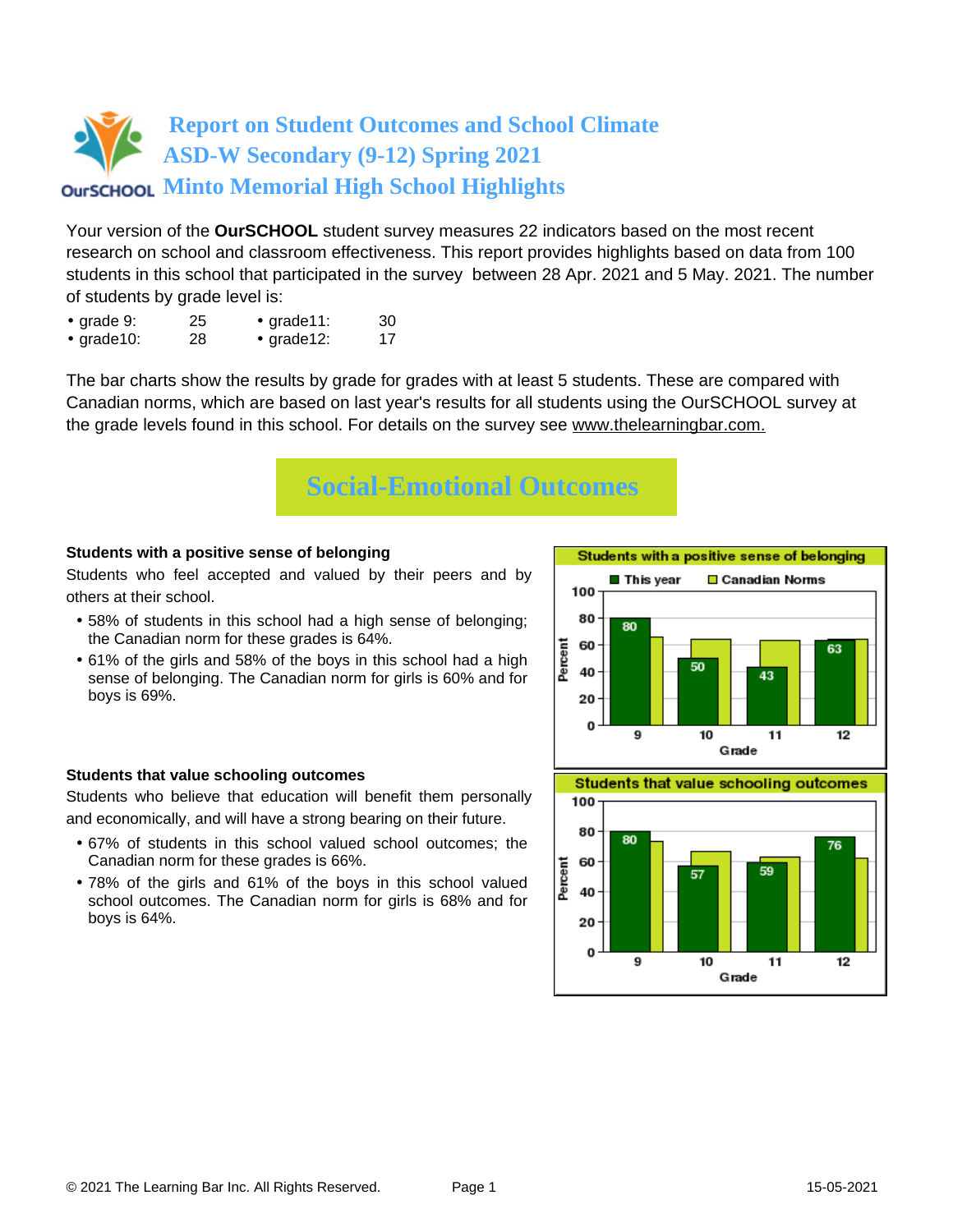# **Social-Emotional Outcomes**

### **Students that are regularly truant**

Students who skip classes or miss days at school without a reason, or arrive late for school or classes.

- In this school, the student truancy rate was 23%; the Canadian norm for these grades is 23%
- In this school, the truancy rate for girls was 25% and for boys, 21%. The Canadian norm for girls is 21% and for boys is 26%.



Students that do not get in trouble at school for disruptive or inappropriate behaviour.

- In this school, 93% of students had positive behaviour; the Canadian norm for these grades is 94%.
- 100% of the girls and 90% of the boys in this school with positive student behaviour at school. The Canadian norm for girls is 97% and for boys is 90%.

#### **Students who are interested and motivated**

Students who are interested and motivated in their learning.

- 31% of students in this school were interested and motivated; the Canadian norm for these grades is 37%.
- 42% of the girls and 25% of the boys in this school were interested and motivated. The Canadian norm for girls is 37% and for boys is 37%.





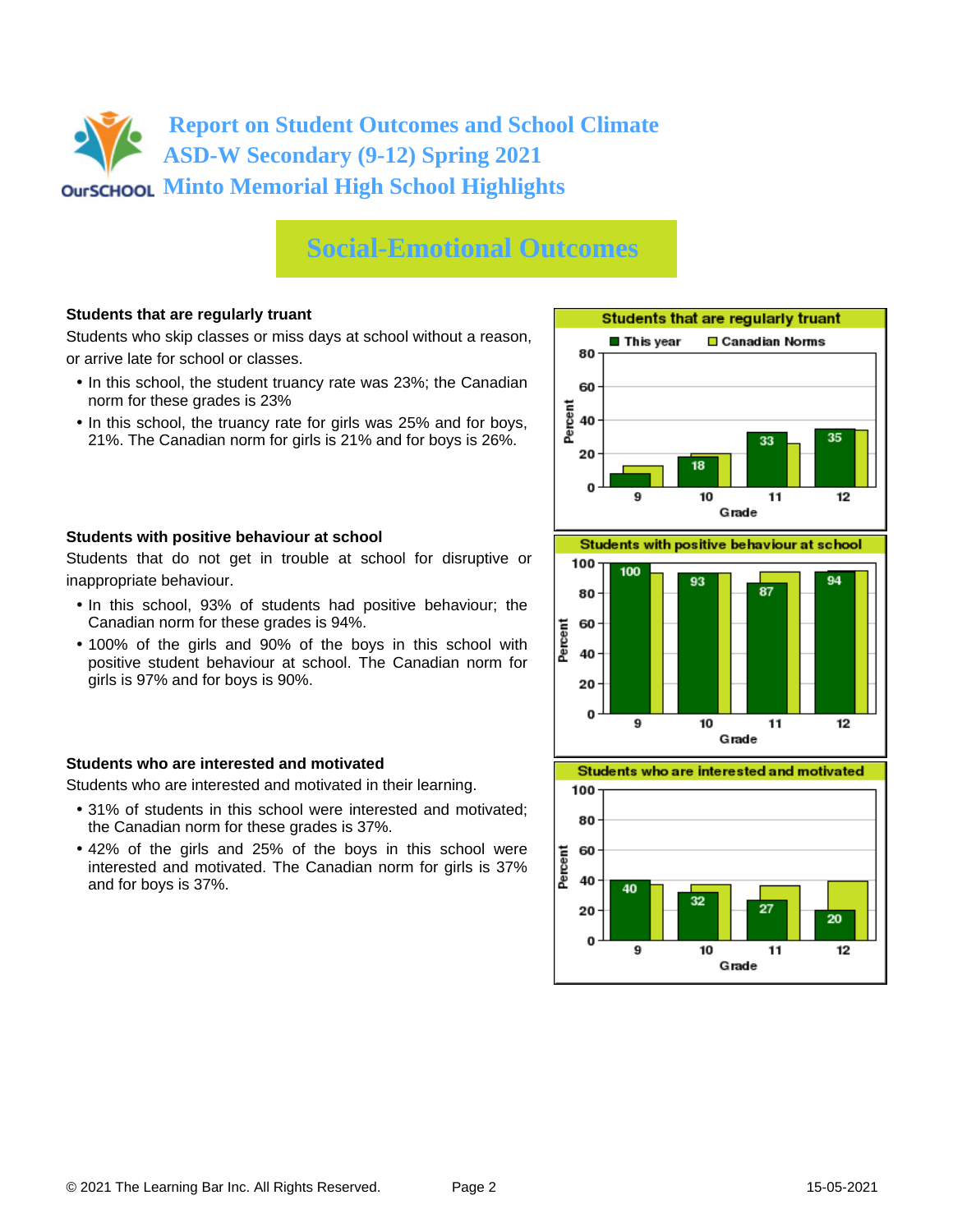## **Social-Emotional Outcomes**

## **Effort**

Students who try hard to succeed in their learning.

- 80% of students in this school tried hard to succeed; the Canadian norm for these grades is 69%.
- 86% of the girls and 77% of the boys in this school tried hard to succeed. The Canadian norm for girls is 71% and for boys is 66%.



### **Students with moderate or high levels of anxiety**

Students who have intense feelings of fear, intense anxiety, or worry about particular events or social situations.

- 37% of students in this school had moderate to high levels of anxiety; the Canadian norm for these grades is 26%.
- 53% of the girls and 27% of the boys in this school had moderate to high levels of anxiety. The Canadian norm for girls is 36% and for boys is 17%.

### **Students with moderate or high levels of depression**

Students who have prolonged periods when they feel sad, discouraged, and inadequate.

- 39% of students in this school had moderate to high levels of depression; the Canadian norm for these grades is 26%.
- 56% of the girls and 27% of the boys in this school had moderate to high levels of depression. The Canadian norm for girls is 34% and for boys is 17%.

Students with moderate or high levels of anxiety



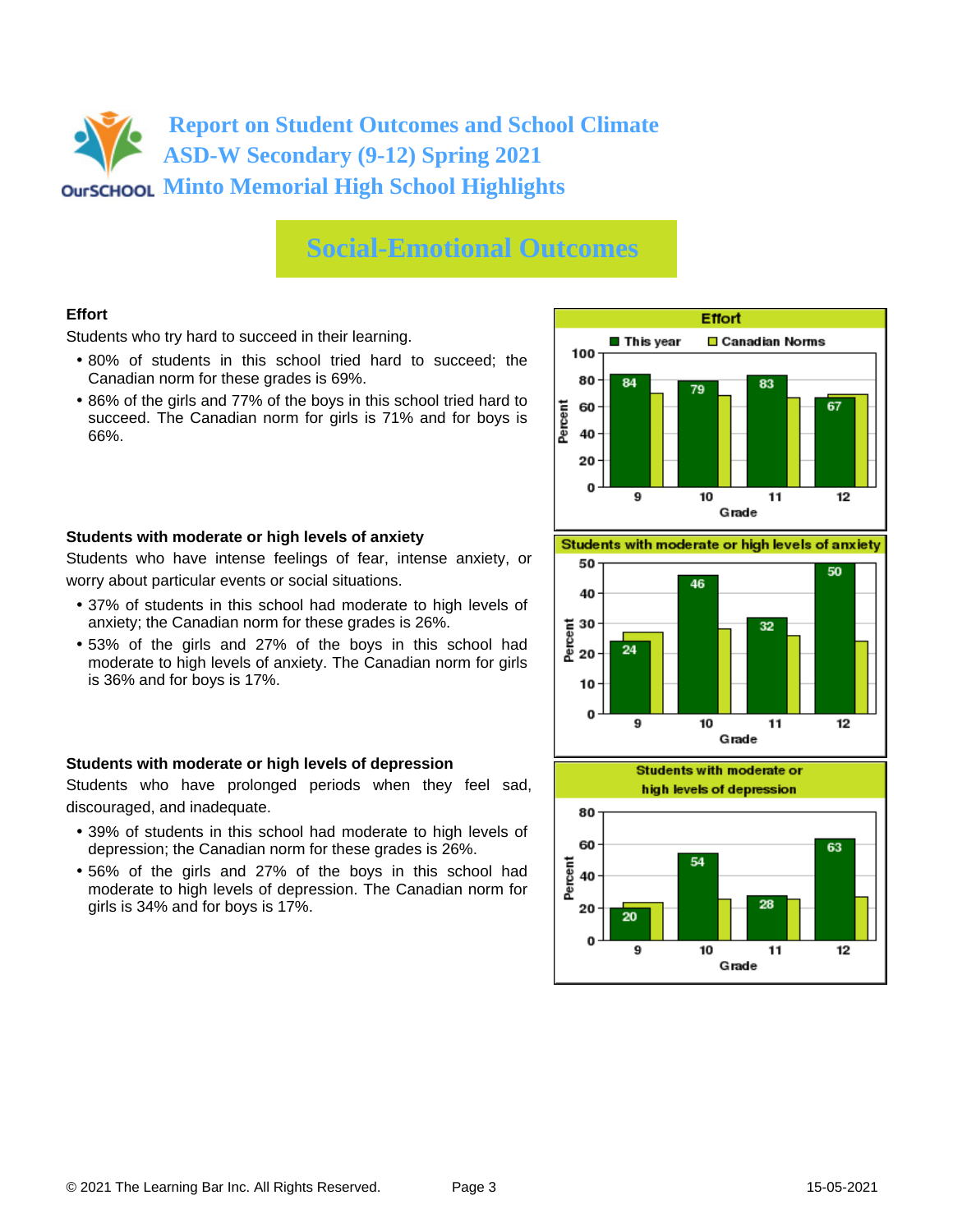# **Social-Emotional Outcomes**

## **Life Satisfaction**

Students who are satisfied with the overall quality of their lives.

- 66% of students in this school had positive life satisfaction.
- 61% of the girls and 75% of the boys in this school had positive life satisfaction.

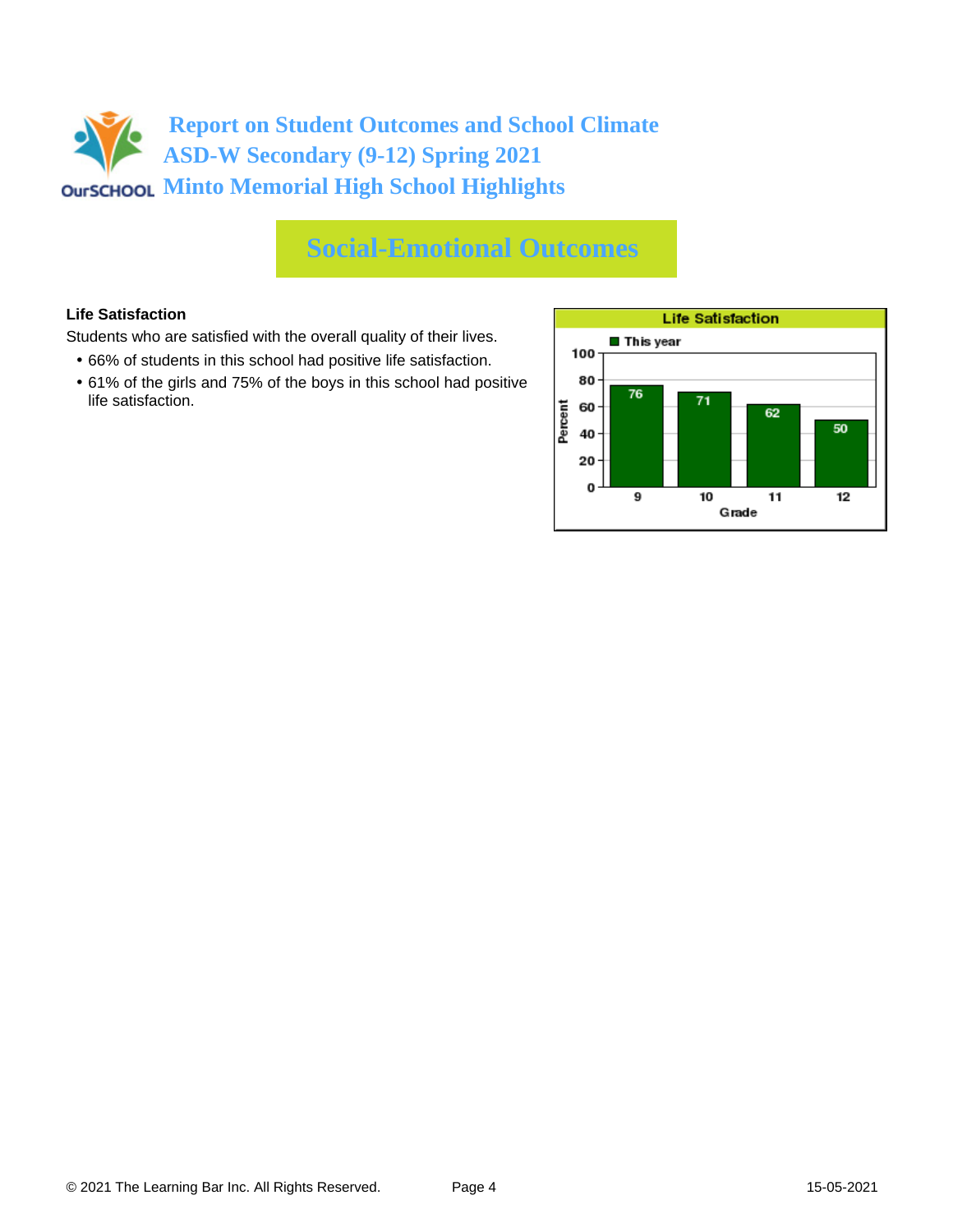# **DRIVERS of Student Outcomes**

### **Effective learning time**

Important concepts are taught well, class time is used efficiently, and homework and evaluations support course objectives.

- In this school, students rated effective classroom learning time 7 out of 10; the Canadian norm for these grades is 6.7.
- In this school, effective classroom learning time was rated 7.2 out of 10 by girls and 7 out of 10 by boys. The Canadian norm for girls is 6.8 and for boys is 6.7.



## **Rigor**

Students who find the classroom instruction is well-organized, with a clear purpose, and with immediate and appropriate feedback that helps them learn.

- In this school, students rated rigor 6.7 out of 10; the Canadian norm for these grades is 6.5.
- In this school, rigor was rated 6.8 out of 10 by girls and 6.6 out of 10 by boys. The Canadian norm for girls is 6.5 and for boys is 6.4.

### **Bullying, exclusion, and harassment**

Students who are subjected to physical, social, or verbal bullying, or are bullied over the internet.

- 21% of students in this school were victims of moderate to severe bullying in the previous month; the Canadian norm for these grades is 17%.
- 22% of the girls and 20% of the boys in this school were victims of moderate to severe bullying in the previous month. The Canadian norm for girls is 16% and for boys is 18%.



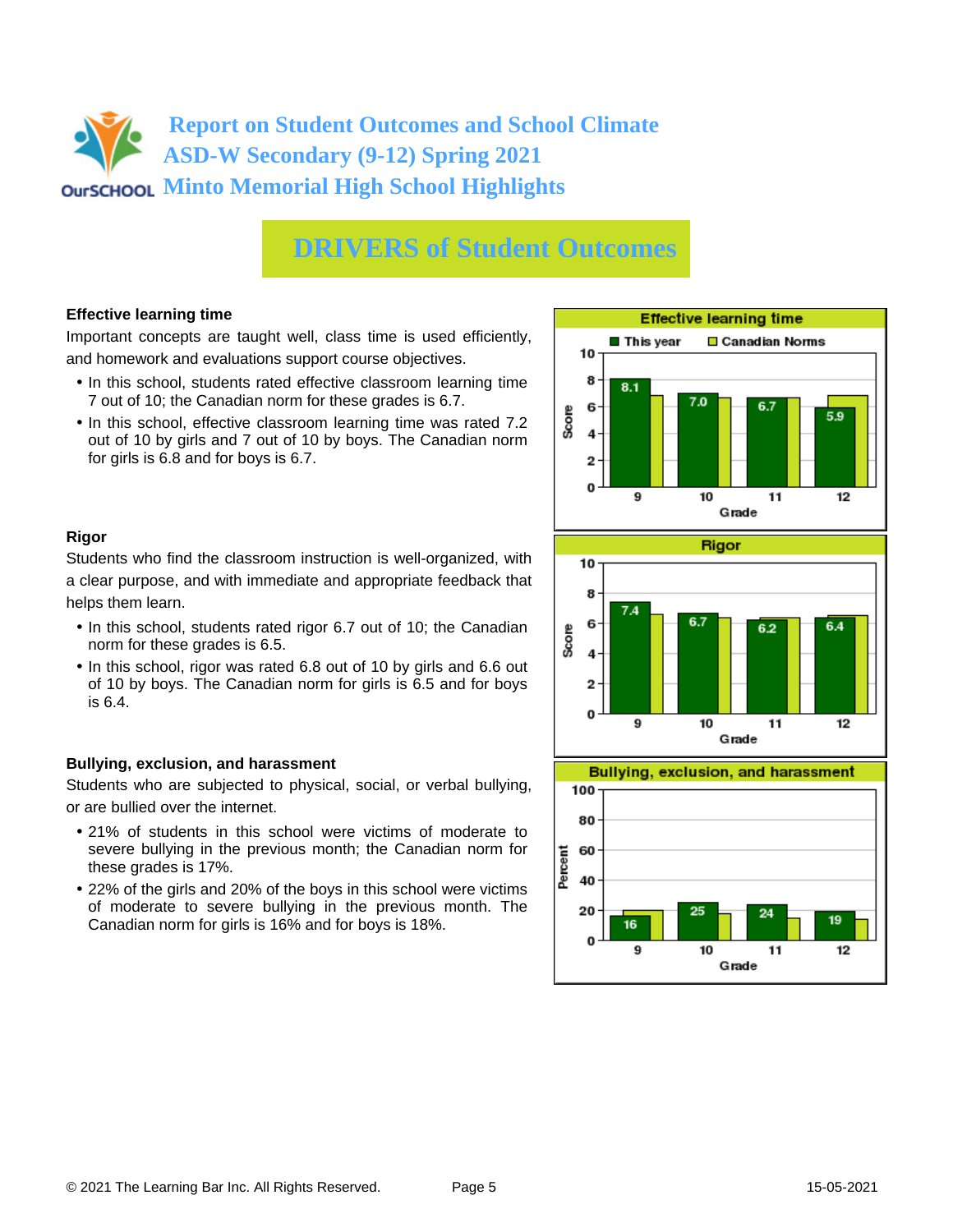

## **DRIVERS of Student Outcomes**

### **Feel safe attending this school**

Students who feel safe at school as well as going to and from school.

- 64% of students felt safe attending the school; the Canadian norm for these grades is 67%.
- 58% of the girls and 65% of the boys felt safe attending the school. The Canadian norm for girls is 65% and for boys is 68%.

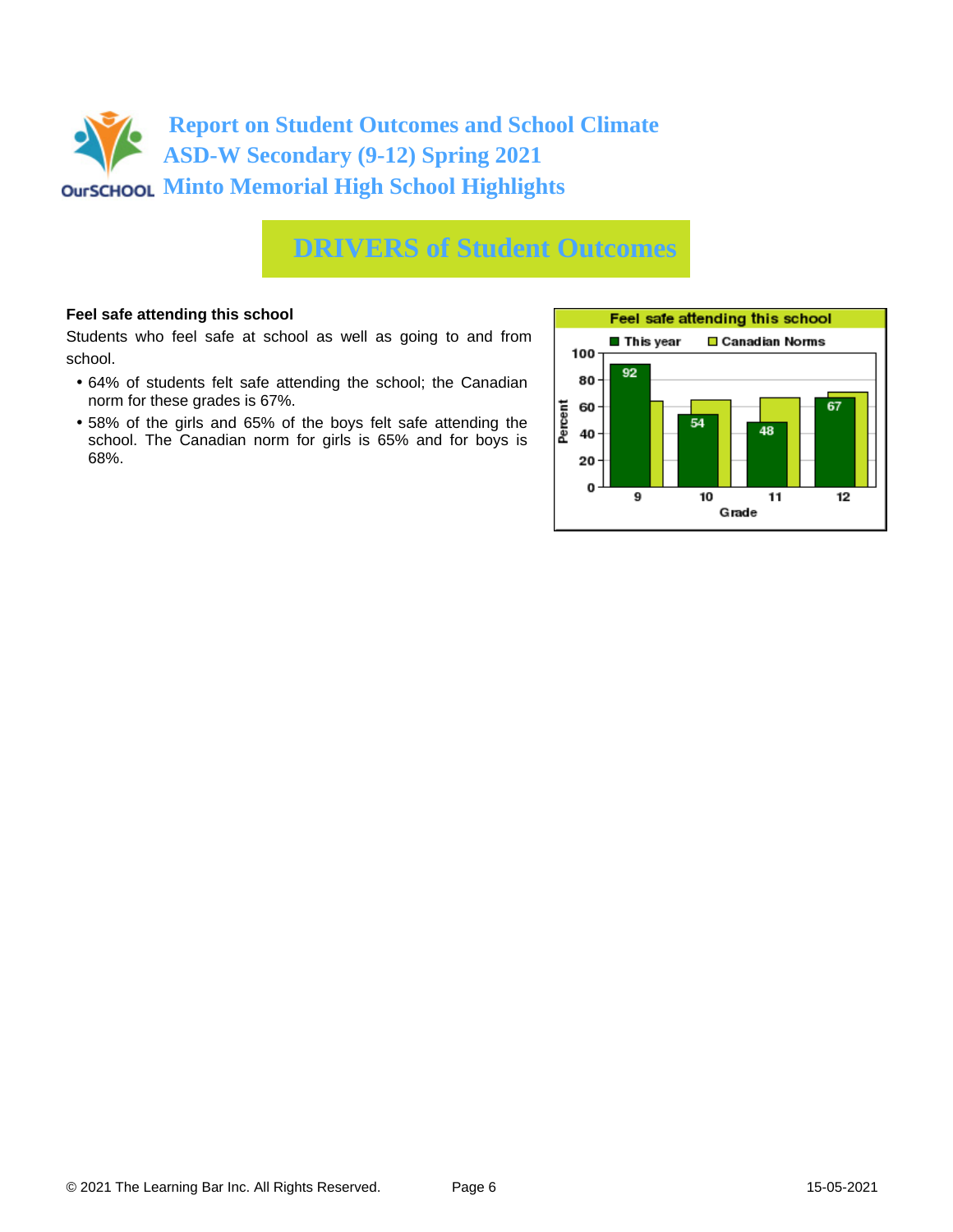# **Demographic Factors**

## **Language spoken at home**

Students are asked to indicate the language they speak most often at home.

- 94% of students in this school speak English at home.
- 0% of students in this school speak French at home.
- 3% of students in this school speak other languages at home.
- 2% of students in this school speak English and French at home.
- 1% of students in this school speak English and another languages at home.
- 0% of students in this school speak French and another languages at home.

### **Grade repetition**

Students who have repeated one or more grades at school since kindergarten.

- 3.1% of students in this school have repeated a grade at school.
- 2.8% of the girls and 3.6% of the boys in this school have repeated a grade at school.

### **Time student has lived in Canada**

Students who were born in Canada.

- 96% of students in this school were born in Canada.
- 97% of the girls and 95% of the boys in this school were born in Canada.



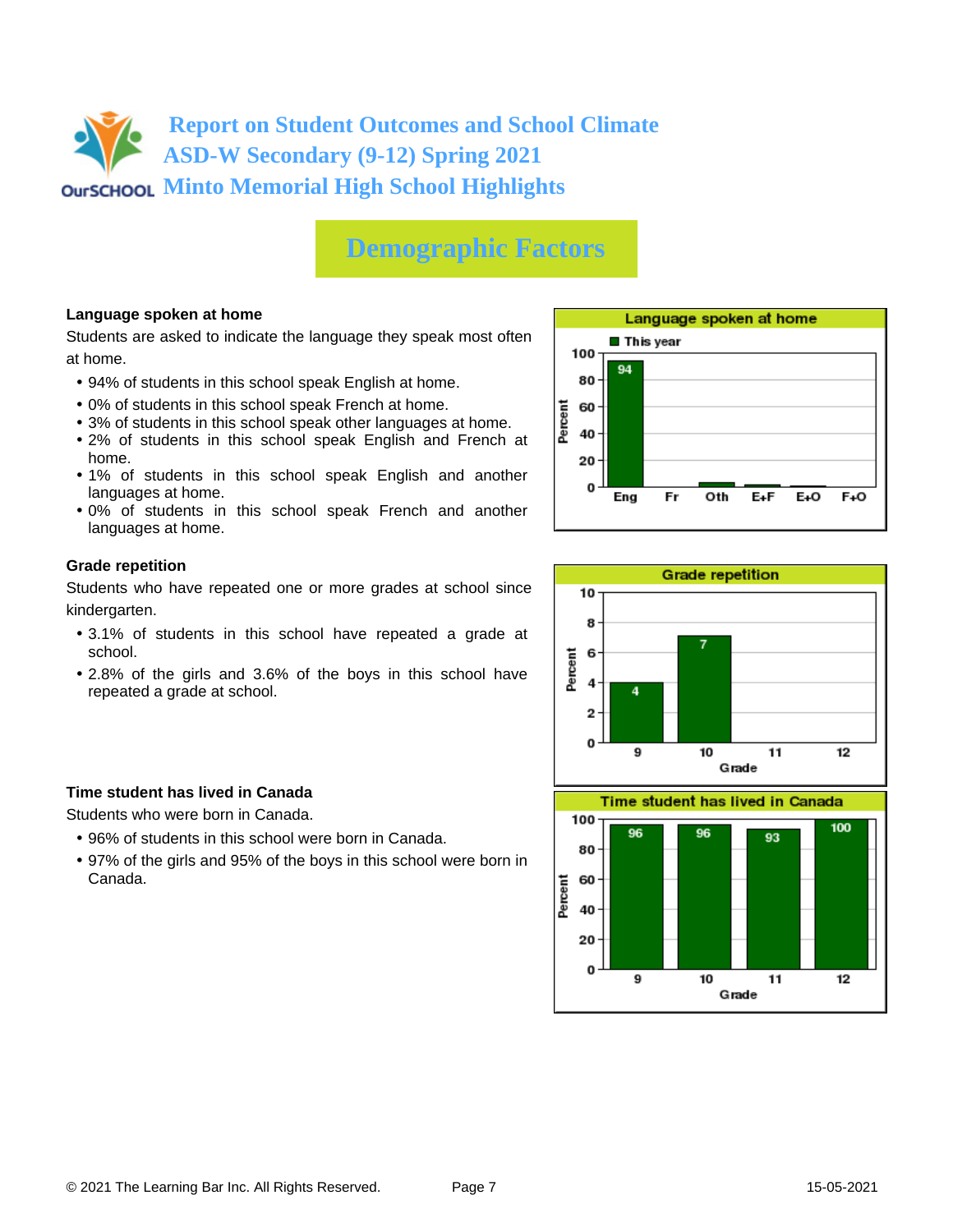# **Demographic Factors**

## **Indigenous Status**

Students who identified as Indigenous, that is, First Nations, Métis, or Inuk.

- 10% of students in this school identified as Indigenous.
- 6% of the girls and 8% of the boys in this school identified as Indigenous.



Program

Moved

### **Disability**

The percentage of students that have a Disability that limits their participation in school activities and learning.

- 24% of students in this school have a disability.
- 31% of the girls and 18% of the boys in this school have a disability.

### **Change school**

Students who have changed schools for reasons below.

- 14.4% of students in this school changed school because they moved.
- 7.2% of students in this school changed school to take advantage of a different program.
- 1% of students in this school changed school because they were expelled from their old school.

Expelled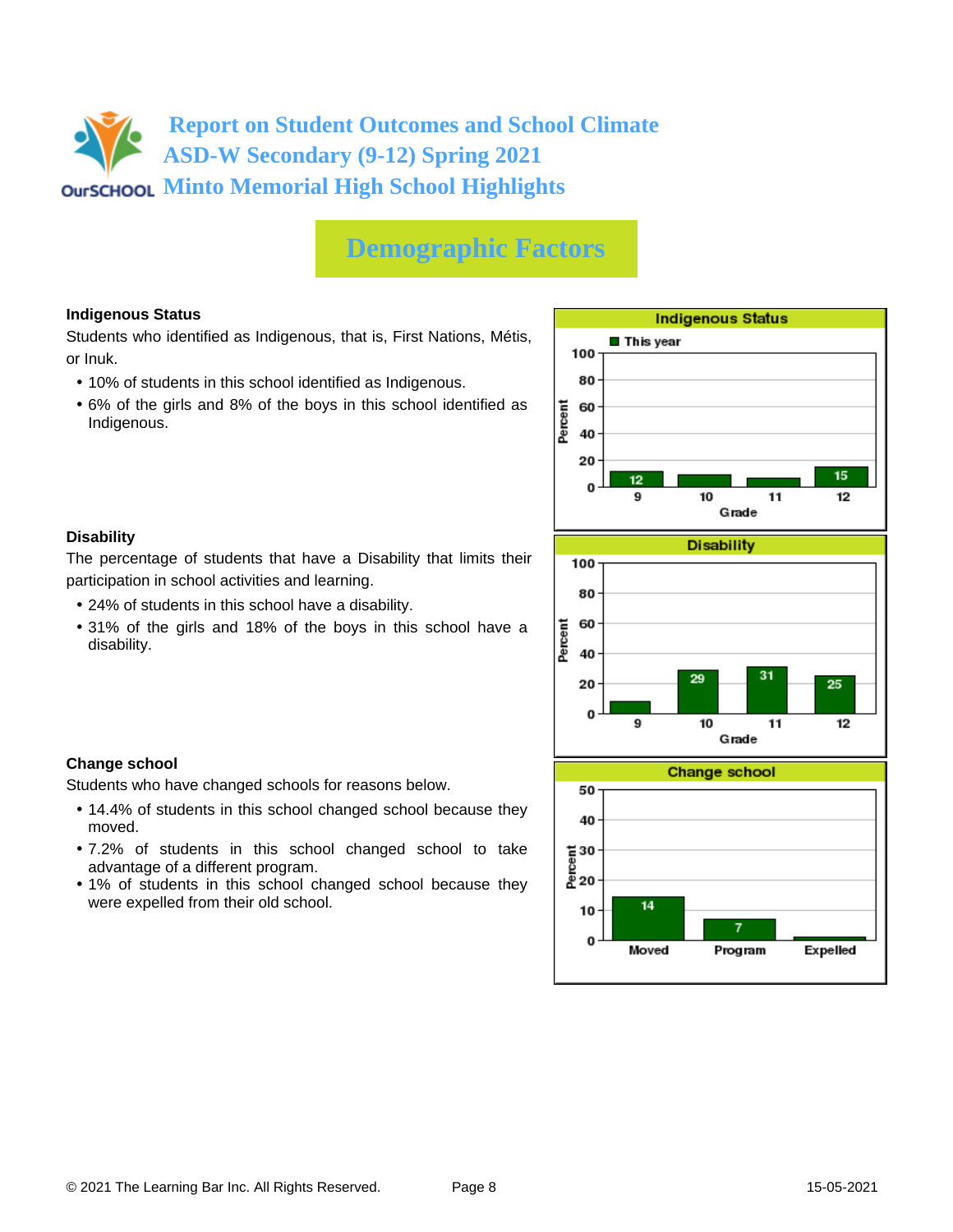

# **Demographic Factors**

### **Instructional Environment**

The percentage of students learning at home, at school, or a combination of both.

• 91% of students in this school are learning at school. 3% of students in this school are learning at home. 5% of students in this school are learning both at school and at home.

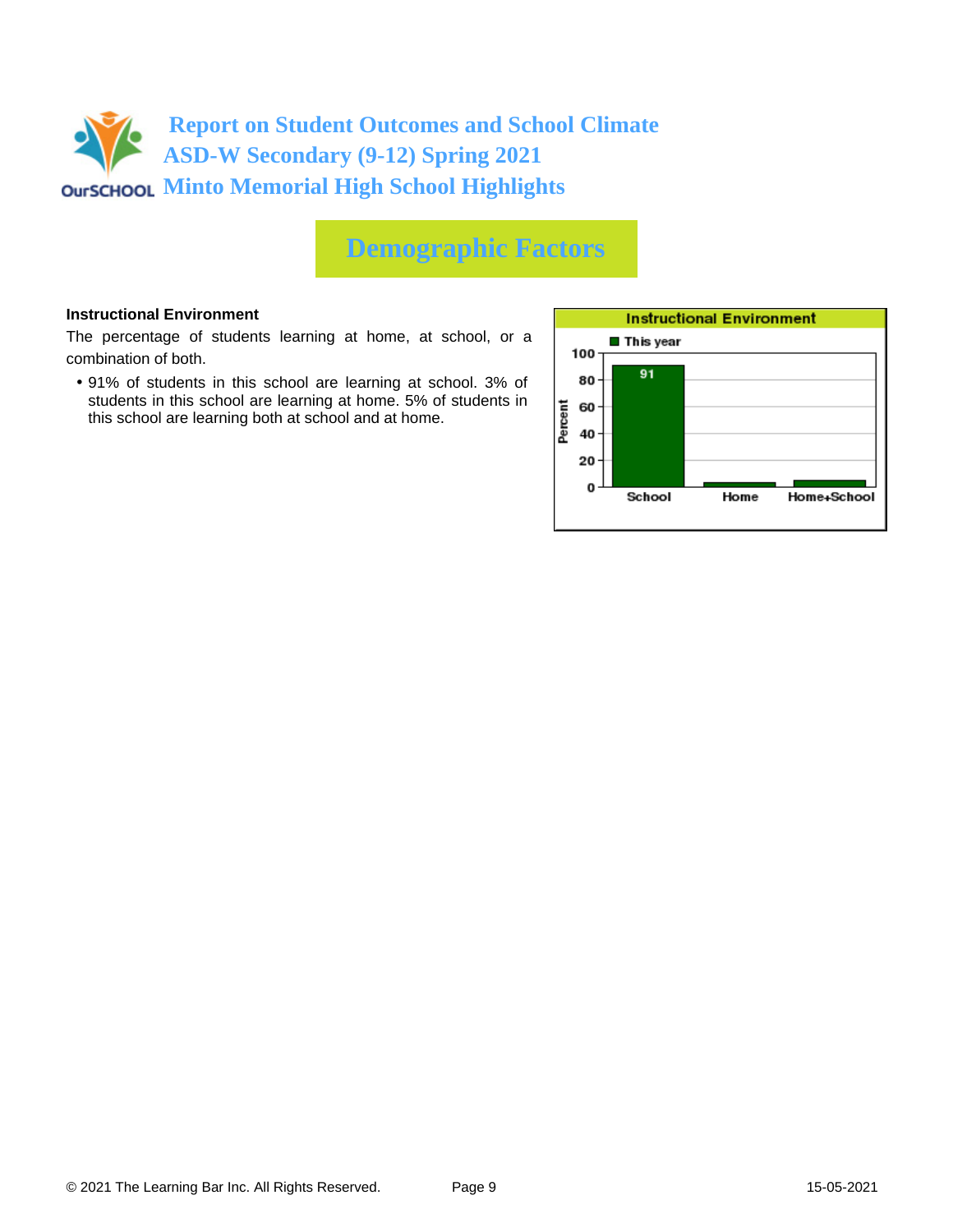

**Custom Measure**

### **% Enrolled in FSL (NB EECD)**

Enrolled in FSL - NB EECD Custom Question

The percentage of students that indicated they were enrolled in French Immersion.

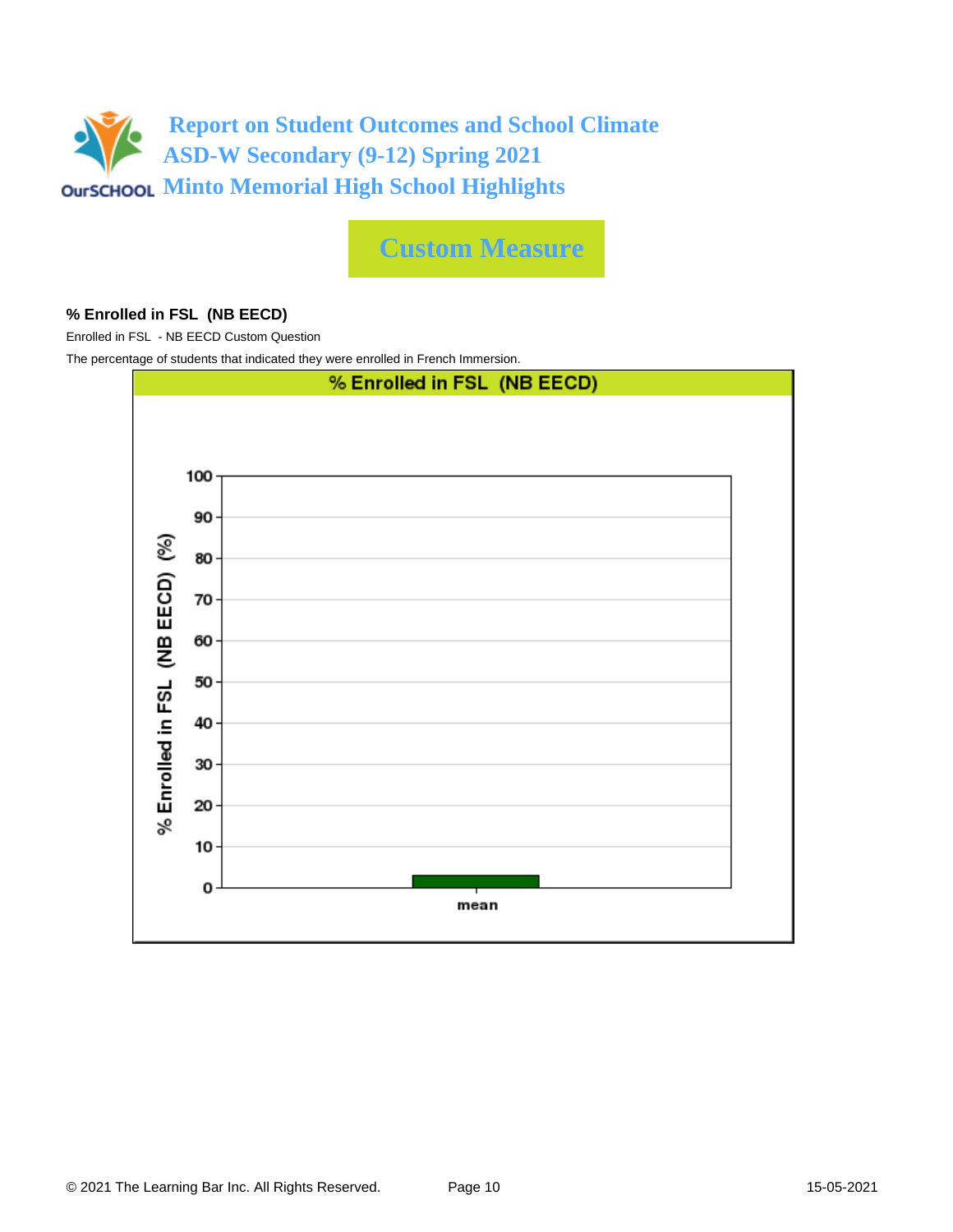

# **Multiple Choice Question**

**Students were asked: "Do you identify as a member of the LGBTQI2S (Lesbian, Gay, Bisexual, Transgender, Queer, Intersex, and Two-Spirited) community?"**

**- Yes (Yes)**

- **No (No)**
- **I prefer not to answer (NA)**

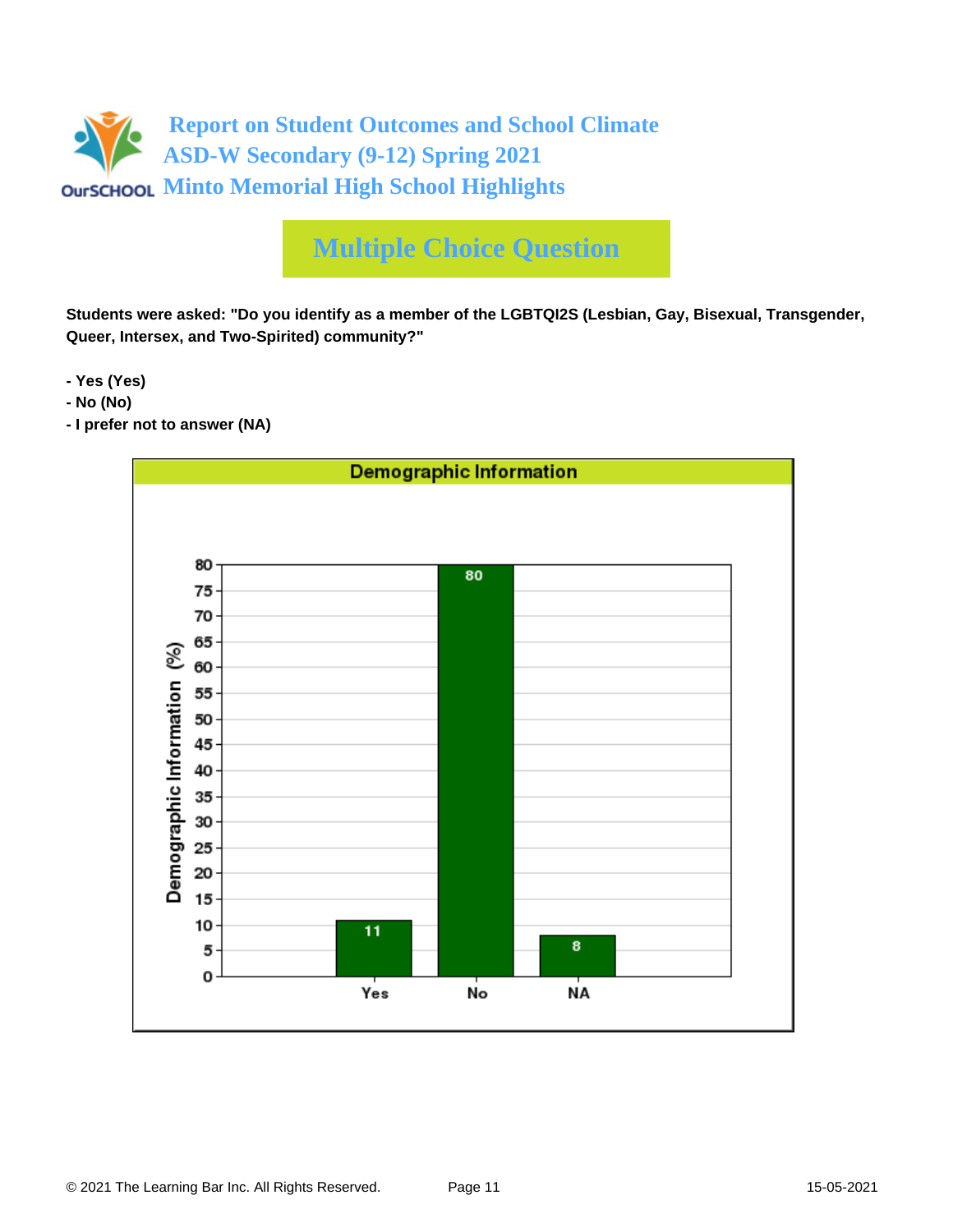

# **Multiple Choice Question**

**Students were asked: "My Teacher gives me feedback and helps me set goals for my learning."**

- **Never or Hardly Ever (Never)**
- **About Once a Week (Once)**
- **About 2-3 Times a Week (2to3)**
- **Almost Every Day (Almos)**
- **Every Day (Daily)**